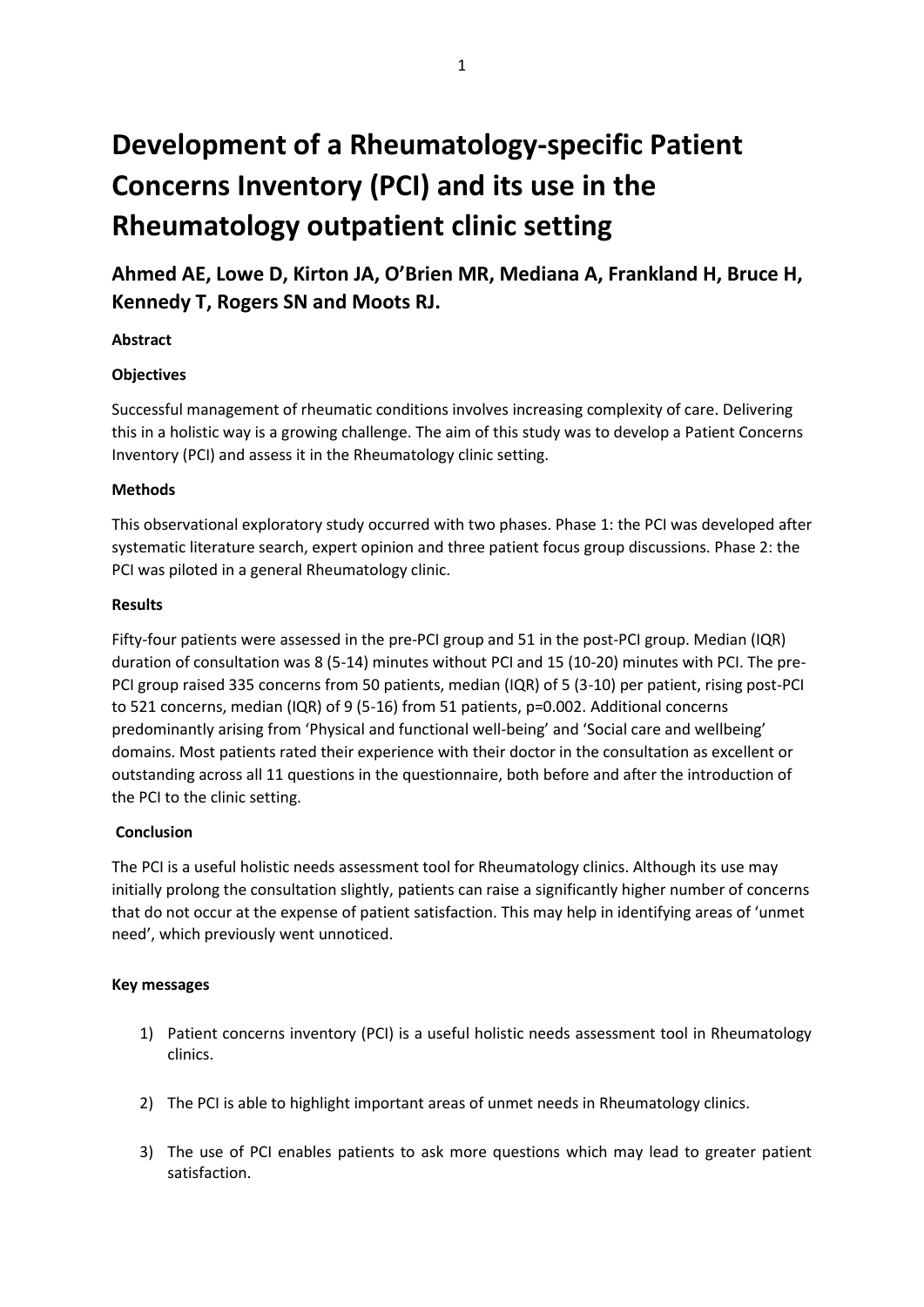#### **Background**

Rheumatology services deal with a wide range of conditions that include inflammatory arthritis, osteoarthritis and connective tissue disorders, all of which may have profound detrimental effects on the quality of life. The care of Rheumatology diseases has improved considerably over the last few decades, with advent of biological agents<sup>1-7</sup>, establishment of registries and development of protocolized, target-driven disease management pathways. The net effect is to encourage early identification and manage disease as dynamically and actively as possible<sup>9-10</sup>. As a result of this paradigm shift and increasing financial pressures worldwide, patient encounters have become more pressured, with less time for interaction.

As rheumatic conditions tend to run a long term course, the need for a holistic approach is essential if the many different issues that patients may encounter<sup>11, 12</sup>, including pain, reduced function, loss of independence, fertility, appearance and psychological issues are to be adequately addressed. Some problems are potentially difficult, or embarrassing to talk about and therefore may be under-reported and under-recognised<sup>13,14</sup> This problem can be compounded in a busy clinic, where the clinician, who may be a doctor, nurse, physiotherapist or occupational therapist, might not have the time to take an exhaustive history. It would therefore be advantageous to have a system in place that allows the patient and clinician to focus specifically on issues that are most relevant to the patient at that particular time.

Such a problem is not unique to Rheumatology. Rogers et al developed a 'Patient Concerns Inventory (PCI)' for use in patients with head and neck cancer<sup>15</sup>. The purpose of the PCI is to provide patients with a list of potential concerns, which they highlight shortly before their consultation, thereby assisting the clinician to focus on and address those issues that were most relevant to the individual patient. The ultimate aim is to improve efficiency of the consultation and patient satisfaction. Experience from the head and neck cancer PCI indicates that this is a feasible and effective tool for use in the outpatient setting<sup>16-25</sup>. A PCI was also piloted for the Neuro-Oncology setting<sup>26</sup>. The outcomes from that study showed that patient satisfaction was high and that the PCI was able to address many issues that were not covered by other general cancer needs assessment tools. A similar study of 21 patients was carried out in Breast Oncology<sup>27</sup>, where the PCI was able to identify 121 items of unmet need in patients with breast cancer.

There are many self-reported questionnaires already in use in Rheumatology such as RA-Qol (Rheumatoid Arthritis – Quality of life), BASDAI (Bath Ankylosing Spondylitis Disease Activity Index), BASFI (Bath Ankylosing Spondylitis Functional Index), AS-Qol (Ankylosing Spondylitis Quality of life), ASDAS (Ankylosing spondylitis Disease Activity Score), DAS-28 (Disease Activity Score for Rheumatoid arthritis), Visual Analogue Scale (VAS) and HAQ (Health Assessment Questionnaire) scores<sup>28-30</sup>. However, most of these are disease-specific and used to monitor disease activity or therapeutic response. Other scores are problem-specific, such as HAQ (physical activity) and VAS (pain). While there has been considerable effort invested in developing and measuring patient reported outcomes (PROMs) for rheumatic diseases, these have not been linked directly with patient concerns, which have rather been implied and not prospectively identified. We therefore set out to develop a tool that could allow a holistic needs assessment to be undertaken efficiently and effectively in the Rheumatology and which could subsequently inform the future design and interpretation of PROMs.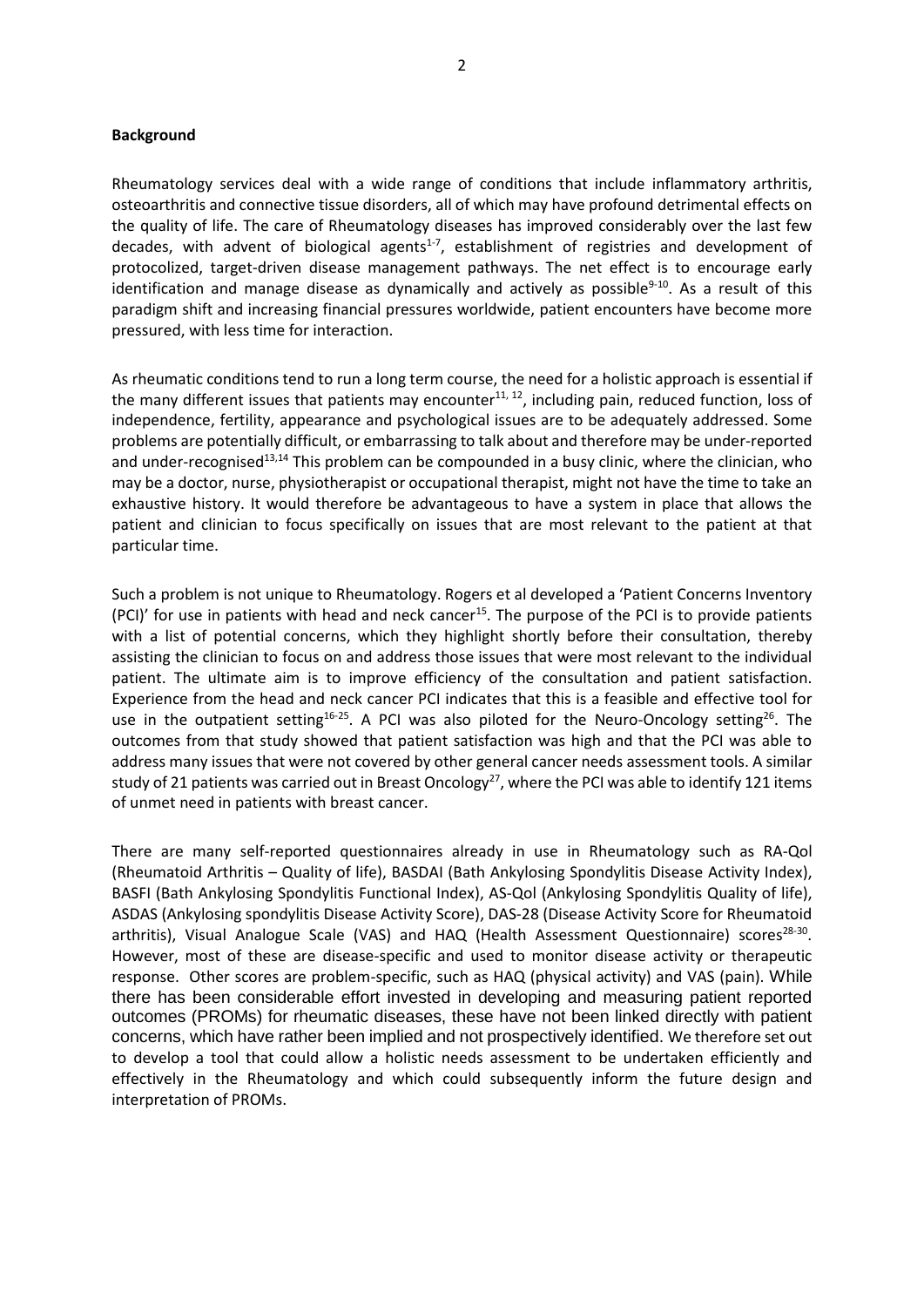#### **Methods**

In phase I, a Rheumatology specific PCI was developed, making use of literature, expert opinion from healthcare professionals and patient focus groups. In phase II, the PCI was piloted in a representative general Rheumatology outpatient clinic, analysing patient satisfaction and length of consultation.

#### Phase I: Development of a Rheumatology Specific PCI

A literature review was conducted to identify issues relevant to patients with musculoskeletal diseases. Searches used databases SCOPUS, PubMed and ISI Web of Knowledge. The initial search focused on finding papers that discussed unmet needs in Rheumatology and to ascertain whether any similar tools had been developed in the Rheumatology setting (Supplementary Data, appendix 1). A further search looked for papers that used any HRQoL (Health-Related Quality of life) measured within the Rheumatology setting. Papers were selected on their titles and compatibility with inclusion and exclusion criteria. Search terms were charted to subject headings. Abstracts of relevant papers were read and, when appropriate, full papers accessed. Subsequently, any relevant concerns within accessed HRQoL tools were extrapolated.

Second, 19 clinical specialists, comprising Rheumatology consultants, Rheumatology postgraduate trainees, Rheumatology specialist nurses, physiotherapist, occupational therapist, pharmacist, general medical trainees and an Orthopaedic surgeon were consulted about issues they considered most important to their patients. They were also given the task of further refining the list of PCI items from the literature review.

Third, 3 patient focus groups provided feedback regarding the PCI, with patients from Rheumatology outpatient clinics at Aintree University Hospital. Patients that attended the clinic between February and April 2013 were given information about the study and asked if they would like to participate in the focus groups. All patients visiting the clinic during the recruitment period were invited to attend with no exclusions. 17 patients expressed an interest in being involved in the Focus groups. 16 (n=4, 5 and 7) patients attended focus groups, with one patient not attending. The age range was from 46- 70 years, with 7 male an 9 females. The focus groups were held in March and April 2013 in the hospital where the clinic was based. To encourage candour two non-clinical researchers (M.O and J.K., Edge Hill University), who were not associated with the Rheumatology clinic, facilitated the focus groups.

Participants had previously been given an information sheet about the study and were also given a copy of the PCI categories at the beginning of the focus group. The facilitators asked that participants to consider four questions when discussing each item to help aid the framing of their discussions: (1) Is this something that might concern you or be important to you, either now or in the past or the future?

(2) Is this something that you might want to talk to your doctor or other healthcare professional about?

(3) Do you think that this item should be on the PCI?

(4) What do you think about the wording of this item?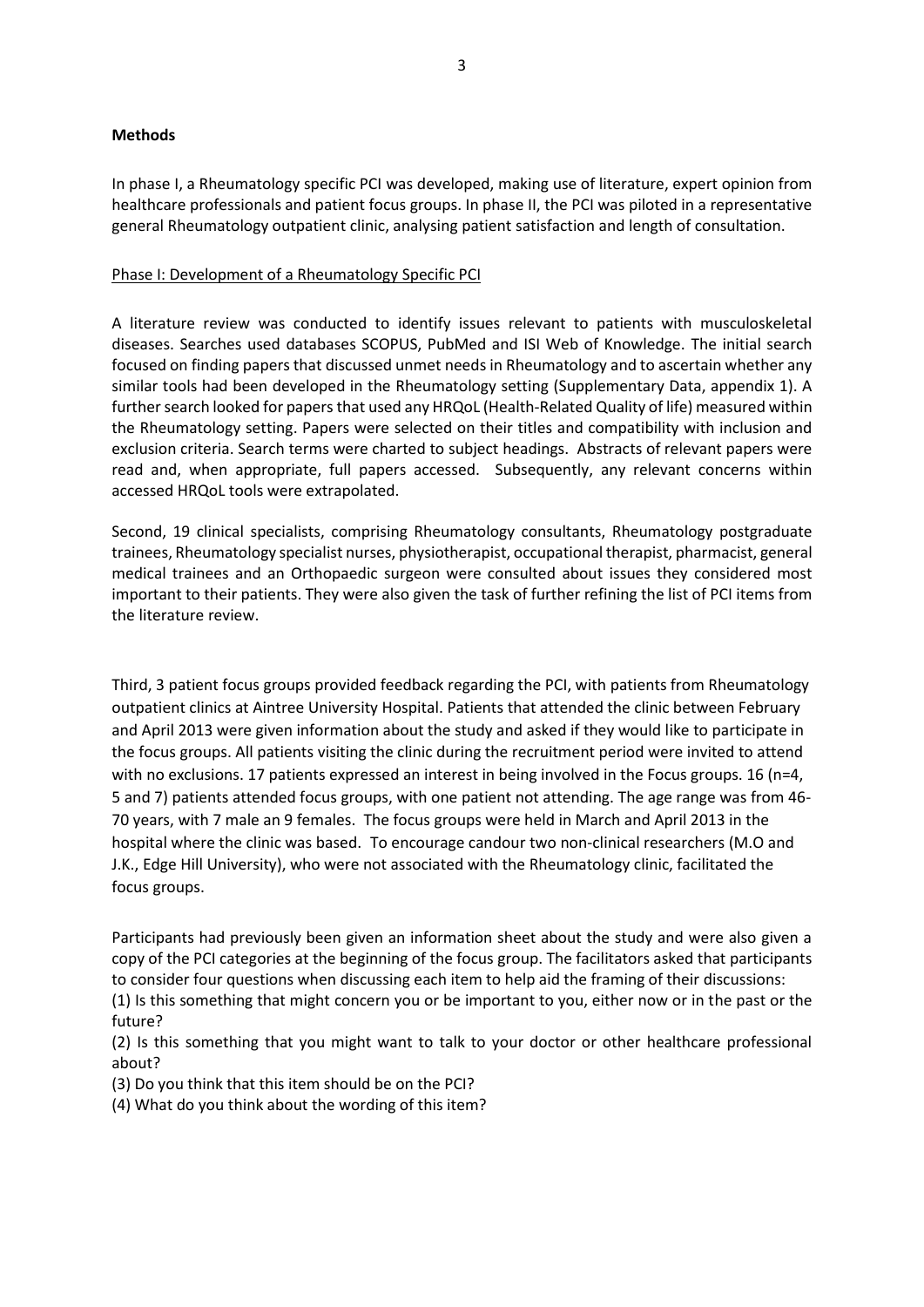Patients were encouraged to discuss each item on the PCI list and the four questions were used as prompts if required. Patients were also asked to consider if they felt there were any items that should have been included on the PCI that were missed and to comment on the structure of the PCI.

Written informed consent was obtained. The discussions were digitally recorded and the researchers made notes throughout, encouraging participants to clarify any ambiguous comments and guiding them through the items of the PCI.

Focus group data were analysed using an adapted framework analysis approach (Ritchie & Spencer, Furber)<sup>40,41</sup>, a robust and comprehensive method allowing researchers to systematically work through the data collected. This first involved researchers (M.O and J.K) immersing themselves in the data in order to develop an idea of the main discussion points around each area on the PCI. Accordingly they listened to focus group recordings and they read and re-read verbatim transcriptions and the notes made at each focus group. Researchers used the draft PCI as a basis of the framework and tabulated overall responses to each point on the PCI for each focus group. As the objective of the focus group was very specific and conversation was kept to points on the PCI, indexing and charting the data was a relatively easy process utilising the table produced in the framework stage of analysis. The data were synthesised by checking the framework chart against the original data sources to ensure proper recording of focus group opinion, which was summarised to give a clear overall opinion of each focus group and to incorporate any suggested comments.

Fourth, the same panel of clinical specialists were asked to split the PCI into four domains using the Delphi technique: Physical and functional well-being, Treatment related concerns, Social care and well-being, Psychological, emotional and spiritual well-being.

#### Phase II: Pilot Study of the Rheumatology PCI

The study was approved by the National Research Ethics Service (NRES) Northwest ethics board (REC reference 12/NW/0312). The PCI from Phase I was piloted in a consultant-led general Rheumatology clinic over a six month period between July and December 2013. All patients attending the clinic were eligible. Study awareness was raised using a poster on the clinic notice board. Before appointment, patients were sent an information sheet about this study. All patients were approached by research nurses before their clinic appointment and those who agreed to participate provided informed written consent. Demographic data was collected using electronic patient records (EDMS). The study design involved comparison of two different cohorts, one attending clinic prior to the introduction of the PCI (Pre-PCI cohort,) and the other attending clinic after the introduction of the PCI (Post-PCI cohort).

Pre-PCI patients attended for their clinic appointment as normal and were not asked to fill in the PCI. A research nurse sat in clinic as an observer and ticked all the items on the PCI that were discussed without the patient having any knowledge of the PCI. For all patients the length of the consultation was recorded in minutes and after the consultation patients were asked to fill in a brief questionnaire about their satisfaction with the consultation. Data was also collected regarding the number and nature of referrals made and HAQ scores. Patient satisfaction was evaluated using an 11-item questionnaire devised by the Royal College of General Practitioners<sup>41</sup>. This questionnaire is used as a tool for assessing the performance of GP trainees, by providing a measure of the patient's opinion of the doctor's communication and empathy during a consultation. Patients were asked to rate 10 specific components, as well as overall satisfaction, using a seven-point Likert scale. Post-PCI, patients were asked to complete the PCI whilst in the waiting room before their clinic appointment and their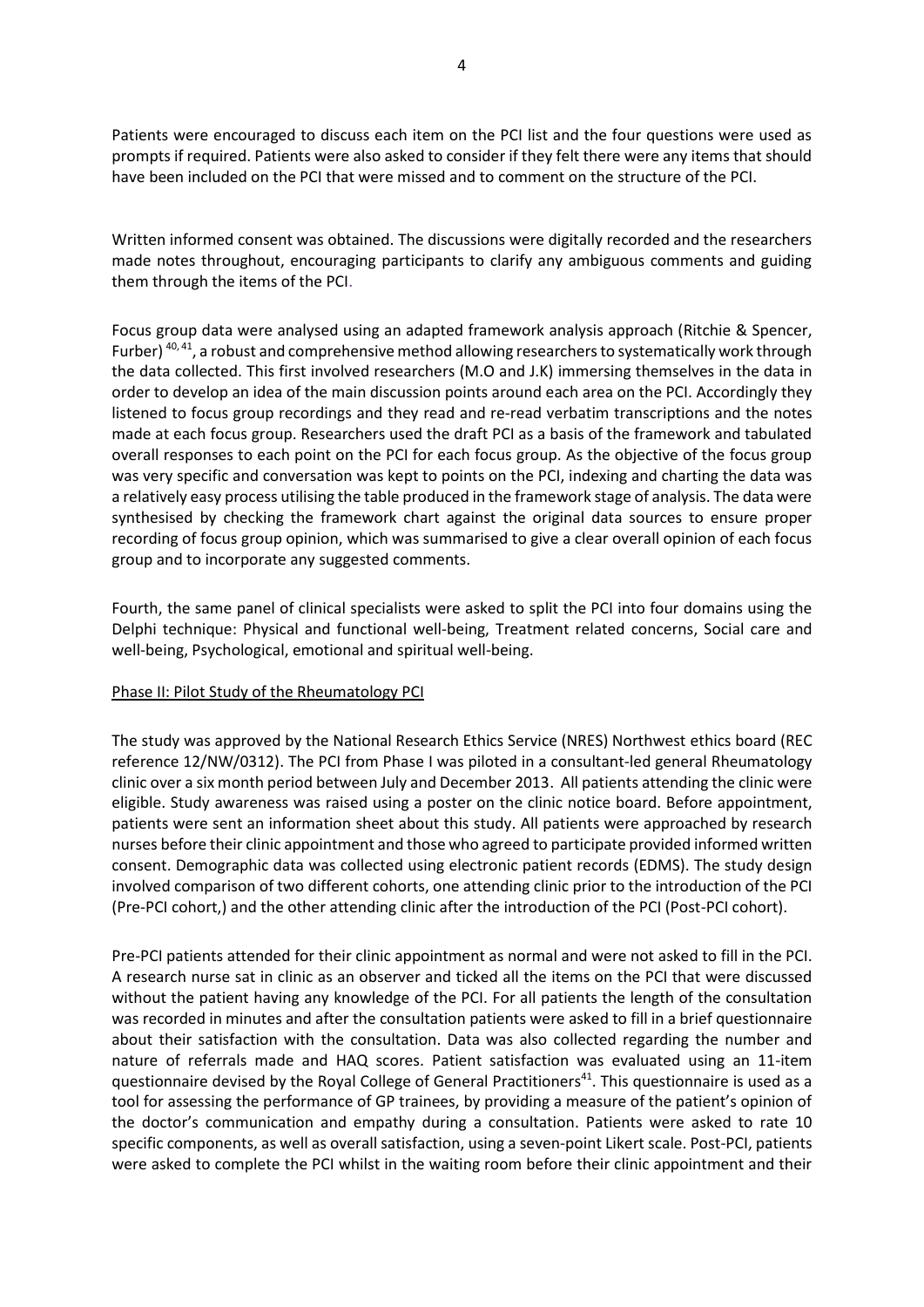responses on the PCI were passed to the consultant before the consultation began. All items selected by these patients were then addressed during the consultation.

The Mann-Whitney test was used to compare pre and post PCI groups in the number of PCI concerns, the Likert type questions on patient satisfaction, and also in respect of age, duration of illness, HAQ scores and duration of consultation. The mean score over all patient satisfaction questions was also compared. The Mann-Whitney test was similarly used to compare males and females. Fisher's exact test was used to compare pre and post PCI groups in regard to sex, onward referral and specific PCI concerns. Spearman's correlation coefficient  $(r_s)$  was used to quantify the correlation between age, duration of illness, HAQ score, duration of consultation, number of PCI items and patient satisfaction.

#### **Results**

Phase I: Development of a Rheumatology Specific PCI

The first search (appendix 1) produced only eight relevant papers<sup>31-38</sup>, reflecting the present paucity of literature on unmet needs in Rheumatology. The second (appendix 1) produced many papers on the use of HRQoL measures within Rheumatology: most with only one HRQoL questionnaire and then used as secondary outcome measure. Kalyoncu et al<sup>39</sup> discussed the use of HRQoL tools within 109 Rheumatology papers, published between 2005 and 2007, including frequency of use. We attempted to access all the HRQoL tools highlighted within this review.

The clinical specialist assessment of potential patient concerns from the literature search led to the generation of a list of 38 potential concerns, which after discussions in patient focus groups led to a refined PCI comprising 39 items, which were distributed into 4 cognate domains, which corresponded to those for other PCIs.

# Phase II: Pilot Study of the Rheumatology PCI

Full details listing broad demographics and diagnoses for 54 patients in the pre-PCI group and 51 patients in the post-PCI group are shown in Table 1. Nineteen per cent (10/54) of the pre-PCI and 24% (12/51) of the post PCI group had newly diagnosed disease. Twenty four per cent (13/54) of the PCI group had their diagnosis established more than 10 years previously compared to 53% (27/51) of the post-PCI group. Pre-PCI patients had lower HAQ scores than those in the post-PCI group (Table 1). Median (IQR) duration of consultation without PCI was 8 (5-14) minutes and with PCI was 15 (10-20) minutes. Two patients (4%) in the pre-PCI group required referrals to other specialties whereas no post-PCI patient required onward referral, p=0.50. Both groups lived with a variety of rheumatic conditions (Table 1).

A total of 335 concerns were raised in the pre-PCI group from 50 patients, median (IQR) of 5 (3-10) per patient, rising to 521 concerns, median (IQR) of 9 (5-16) from 51 post-PCI patients, p=0.002. This rise was noted predominantly from within the 'Physical and functional well-being' and 'Social care and wellbeing' domains (Table 2). In the 'Physical and functional well-being' domain the pre-PCI median (IQR) of 2 (0-4) and total 140 concerns rose to a post-PCI median (IQR) of 5 (2-8) and total 247 concerns, p<0.001. Particular concerns more frequently discussed after the PCI was introduced related to poor mobility, poor hand function, poor sleep, lack of energy and poor range of joint movement. For the 'Social care and wellbeing' domain the pre-PCI median (IQR) of 0 (0-1) and total 16 concerns rose to a post-PCI median (IQR) of 1 (0-2) and total 71 concerns, p<0.001. Particular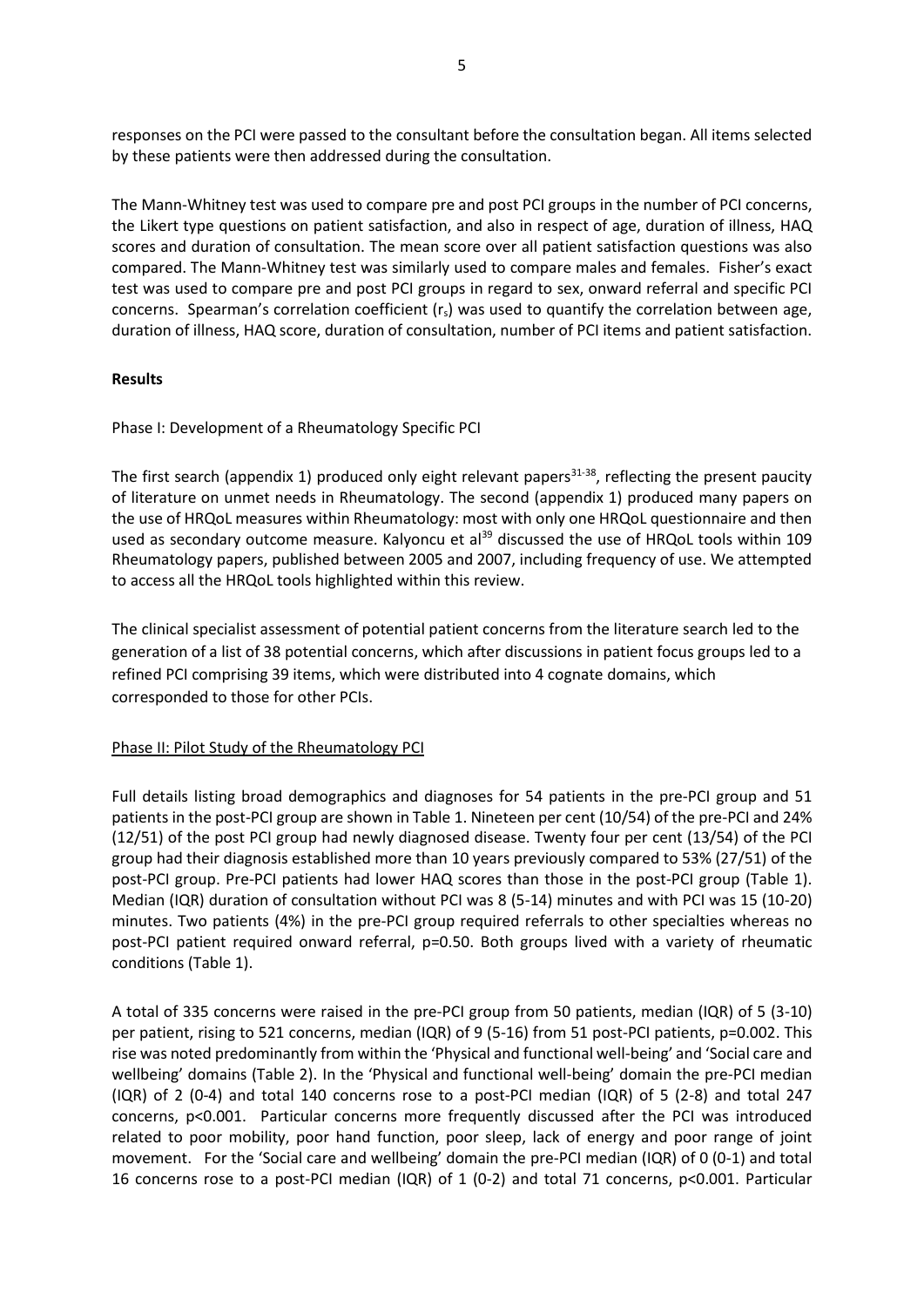concerns more often discussed with the PCI were concerned with it being hard to exercise, things to avoid, aids and adaptation / occupational therapy and difficulty with / needing assistance with activities of daily living. For the 'Treatment-related concerns' domain there was little difference between pre and post PCI groups overall, both with a median (IQR) of 2 (1-4) concerns and little difference in total number (123 and 128), p=0.80. There was also no significant difference, p=0.48, in regard to the 'Psychological, emotional and spiritual well-being' domain, both with a median (IQR) of 1 (0-2) concerns and total number 56 and 75. However it was noted that whilst after the introduction of the PCI there was more discussion regarding sexual relationships, difficulties with activities of interest and enjoyment of life/loss of social activities these were counterbalanced by less discussion about understanding of the patient's illness.

In the pre-PCI group only pain was discussed with more than half of patients (Table 2, Figure 1). Infrequently discussed concerns, i.e. with under 5% of patients, were 'surgery', 'need assistance with activities of daily living', 'lack of medical, nursing and/or social support', 'things to avoid', 'aids and adaptation/ occupational therapy', 'finance', 'hard to exercise', 'problems with driving', ' illegal drugs', 'enjoyment of life/ loss of social activities', 'access to support group', 'sexual relationship', 'difficulties with activities of interest such as gardening and other activities'. However, in the post-PCI group (Table 2, Figures 1&2), 'pain', 'joint stiffness', 'swollen and tender joints', 'poor mobility', 'poor sleep' and 'lack of energy' were discussed with more than half of patients whilst only 'illegal drugs' concern was discussed with fewer than 5% of patients. The proportion of patients reporting each concern in the post-PCI group is detailed in Figure 1.

The vast majority of patients rated their experience with their doctor in the consultation as being excellent or outstanding across all 11 questions in the questionnaire, both before and after the introduction of the PCI to the clinic setting (Table 3). There were nine consultations pre-PCI for which one or more of the responses to the 11 questions were less than 'very good' as compared to seven consultations post-PCI. Mean scores were slightly higher in the post-PCI group though, for none of the questions was there a statistically significant difference between the two sets (pre vs. post) of responses. The overall mean score (the mean of the responses across all 11 questions) was also slightly higher, median (IQR) of 6.18 (5.45-6.18) pre-PCI and 6.41 (5.68-7.00) post PCI, p=0.65.

Other analyses were performed to investigate the level of association between the baseline variables of age, gender, HAQ score and duration of illness with length of consultation, patient satisfaction and the number of PCI items. Both pre and post PCI groups were combined for these analyses. No statistical association was seen at p<0.01 between any of these baseline variables and duration of consultation, nor between age or duration of illness with either the number of PCI items or with patient satisfaction. There was however significant correlation between HAQ score and the number of PCI items with higher HAQ scores tending to go with a greater number of PCI concerns in the 'Physical and functional well-being' domain  $(r_s=0.34, p=0.004)$ , the 'Treatment related concerns' domain ( $r_s$ =0.27, p=0.02) and total number ( $r_s$ =0.34, p=0.003) but not with the other two domains  $(r_s=0.03$  and  $r_s=0.00$  respectively). There were also negative correlations of borderline significance with the patient satisfaction questions ranging from  $r_s$ =-0.28 to  $r_s$ =-0.14, median  $r_s$ =-0.25, and with the overall mean patient satisfaction score  $r_s$ =-0.25, p=0.05, indicating the tendency for higher HAQ scores to go with lower (worse) satisfaction scores. These correlations involving HAQ scores were generally 'weak' but as HAQ score seems to be a potential confounder to the comparisons made between pre and post PCI groups the results were stratified and are shown in Table 4. The tendency remains towards having more PCI concerns post PCI for HAQ scores between 0.50 and 0.99, for scores of 1.00 and above and for when scores were not known, and there were too few scores below 0.50 in the post-PCI group to pass comment. There was also a consistent trend towards greater satisfaction post-PCI for HAQ scores 0.50-0.99 and of 1.00 and above.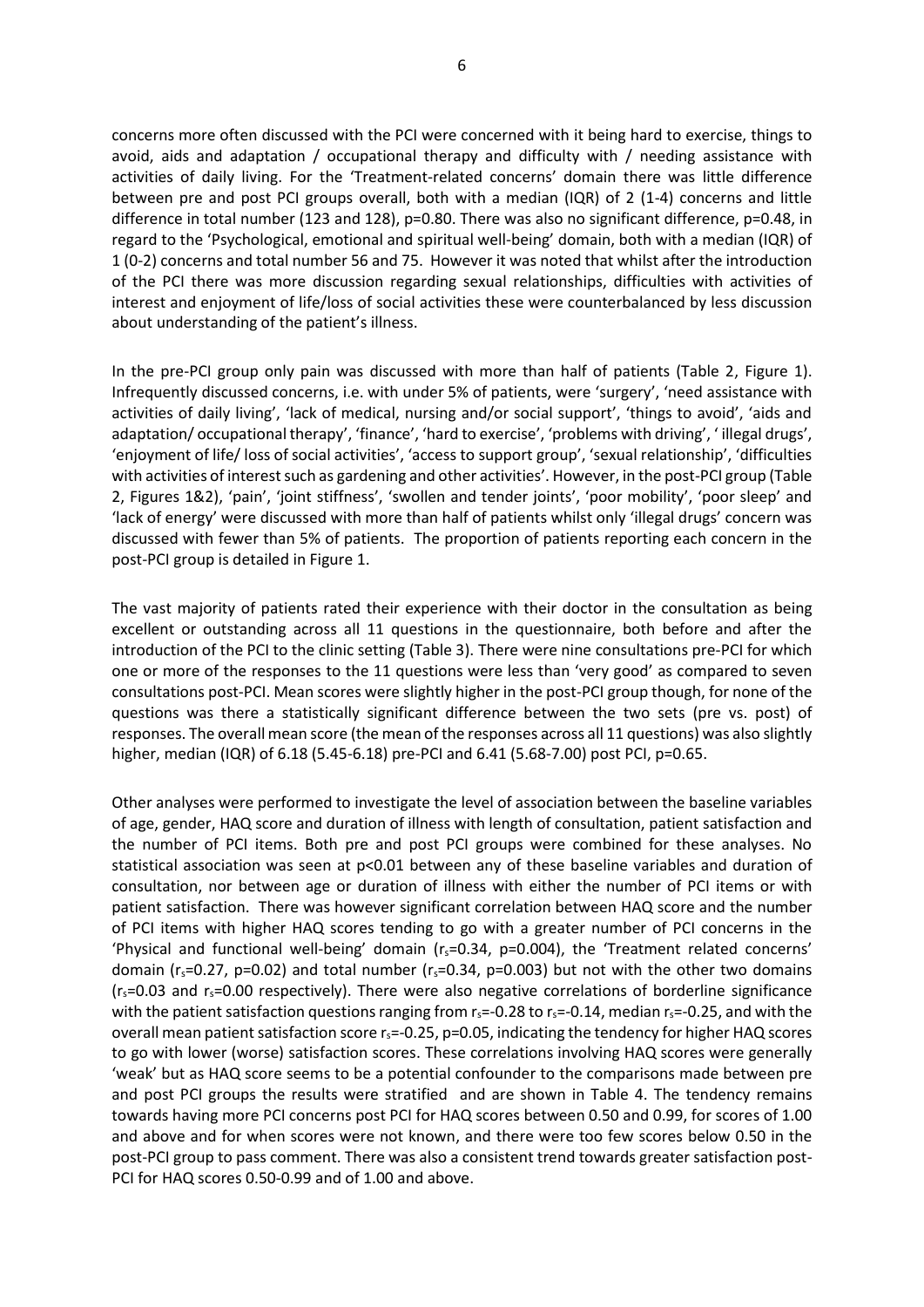Duration of consultation was also associated with the number of PCI items in three of the four domains and overall,  $r_s$ =0.36 overall p<0.001. There was a median of 5 concerns for consultations under 10 minutes, 7 when 11-19 minutes and 10 when longer than 20 minutes. Amongst the baseline variables gender was associated with HAQ scores, p=0.001 with females having lower HAQ scores (median 0.38 vs. 0.88). Duration of illness was also associated with HAQ score,  $r_s$ =0.32, p=0.006. Median HAQ score was 0.44 for duration 0-1 years, 0.75 for 2-9 years and 0.88 for 10 or more years. Duration of illness was also associated with age,  $r_s = 0.44$ ,  $p < 0.001$ .

#### **Discussion:**

We have developed a novel instrument with potential utility across a whole range of rheumatological conditions. It is able to facilitate the identification of concerns that patients may have, but perhaps not be able to otherwise raise with their clinician. Our data demonstrated that, despite the overall longer duration of illness and higher mean HAQ scores, the patient satisfaction in the post PCI group remained high. This may, in part at least, be due to the fact that patients in the post PCI group asked significantly more questions and discussed a greater number of concerns compared to the pre-PCI group (see table 2). It has previously been demonstrated that patient satisfaction increases significantly when interventions are designed to encourage patients to ask questions<sup>43</sup>. The fact that the baseline patient satisfaction in this particular clinic was so high unfortunately meant that it was not practical to detect significant changes in satisfaction after implementation of the PCI. We are now in the process of evaluating it across other clinics.

Although the mean duration of consultation increased slightly for the post-PCI group, it is important to remember that the PCI was able to identify a significantly higher number of items of unmet need, mainly from the 'Physical and functional well-being' and the 'Social care and well-being' domains (table 2). This was due to the fact that PCI provided patients the opportunities to discuss potential problems such as sexual relationships, difficulties with activities of interest and enjoyment of life and loss of social activities, amongst others. These were clearly important concerns for many patients that they had hitherto been unable to discuss, despite access to primary care doctors, Rheumatology nurse advice-lines and Rheumatology clinics. Part of the problem might lie in the patients' perceived acceptability of asking certain questions. However, this would appear to become easier when potential specific concerns are presented on a checklist and is more reassuring for the patient that it is appropriate to ask such questions. Thus, PCI provides an opportunity to improve doctor-patient communication. Additionally, the PCI also serves as a visual aid for both doctors and patients, reminding them about the different aspects of care thus becoming a novel and powerful tool for holistic needs assessment.

There are a number of potential limitations to this study. Whilst we took great pains to devise a list of concerns from literature search, expert opinion and also focus groups, it is possible that important potential concerns were missed. This can be addressed as the tool is used more widely. We also evaluated the instrument in only one clinic – however, we believe that the number of patients studied was sufficient to detect the initial changes that we set out to evaluate and determine if it was an appropriate tool to roll our further. We felt that there were also advantages of consistency if initially studies used only one clinician. Finally, the difference in disease duration between the two groups might have potentially led to a difference in needs. Indeed, understanding possible changes of needs with time is a focus for future work with this tool.

We believe that the PCI is a useful holistic needs assessment tool in Rheumatology clinics, where it can highlight important areas of unmet need. Our study demonstrates that, with the use of PCI,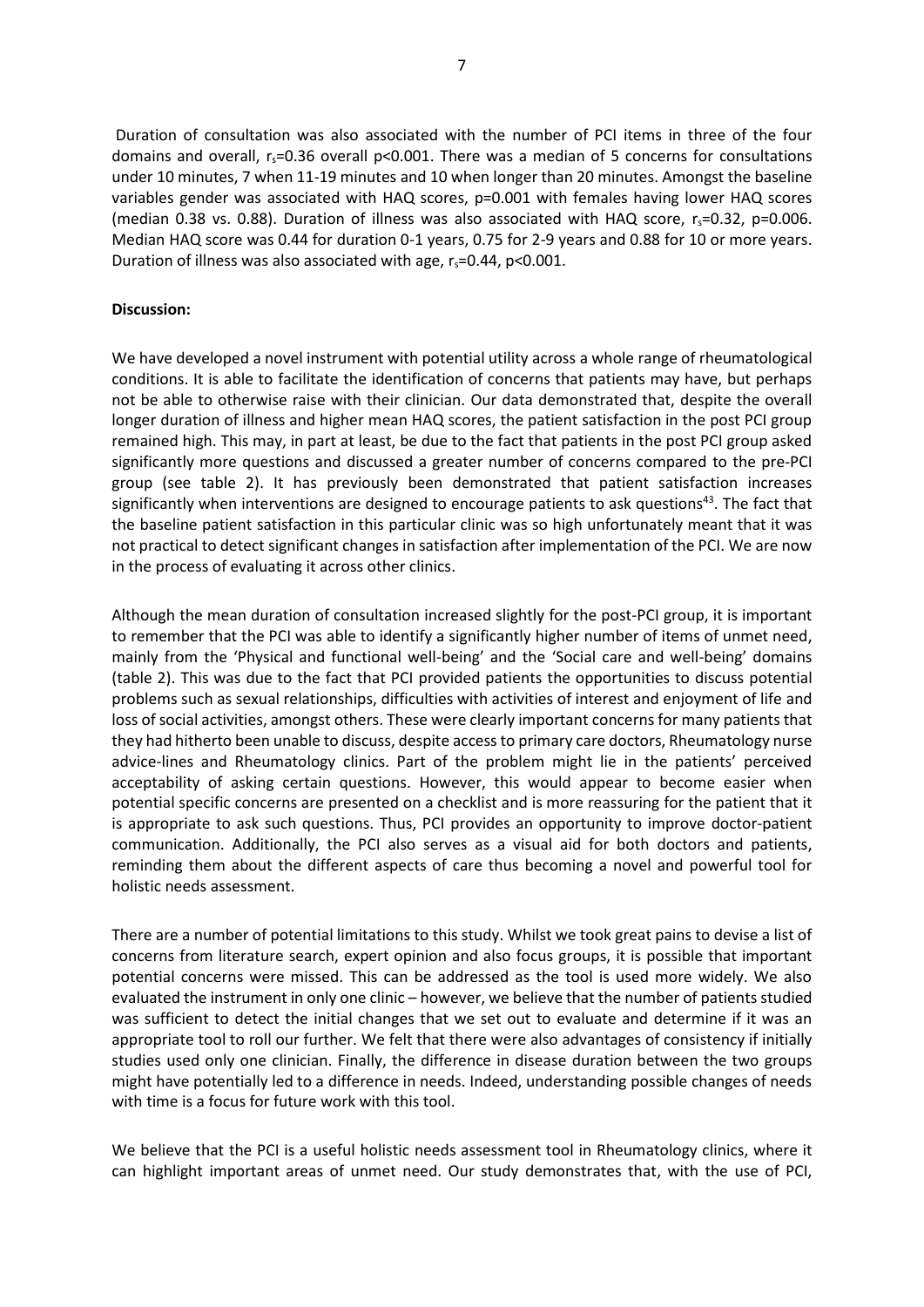patients are able to discuss a significantly higher number of concerns that would otherwise go unrecognised when the traditional consultation style is used. While Rheumatologists may not be able to deal with all the concerns directly or even during the same appointment, this should prompt appropriate referrals with suitable follow-up to ensure the concerns are adequately addressed.

**Disclosure statement:** The authors declare no conflict of interest.

#### **Funding:** None

#### **References**

- 1) Beukelman T. Treatment advances in systemic juvenile idiopathic arthritis. F1000Prime Rep. 2014 Apr 1; 6:21.
- 2) Smolen JS, Landewé R, Breedveld FC, Buch M, Burmester G, Dougados M, Emery P, Gaujoux-Viala C, Gossec L, Nam J, Ramiro S, Winthrop K, de Wit M, Aletaha D, Betteridge N, Bijlsma JW, Boers M, Buttgereit F, Combe B, Cutolo M, Damjanov N, Hazes JM, Kouloumas M, Kvien TK, Mariette X, Pavelka K, van Riel PL, Rubbert-Roth A, Scholte-Voshaar M, Scott DL, Sokka-Isler T, Wong JB, van der Heijde D. [EULAR recommendations for the management of rheumatoid](http://www.ncbi.nlm.nih.gov/pubmed/24161836)  arthritis with synthetic and biological [disease-modifying antirheumatic drugs: 2013 update.](http://www.ncbi.nlm.nih.gov/pubmed/24161836) Ann Rheum Dis. 2014 Mar; 73(3):492-509.
- 3) Emery P, Sebba A, Huizinga TW. Biologic [and oral disease-modifying antirheumatic drug](http://www.ncbi.nlm.nih.gov/pubmed/23918035)  [monotherapy in rheumatoid arthritis.](http://www.ncbi.nlm.nih.gov/pubmed/23918035) Ann Rheum Dis. 2013 Dec; 72(12):1897-904.
- 4) Pateinakis P, Pyrpasopoulou A. [Targeting the B-cell pathway in lupus](http://www.ncbi.nlm.nih.gov/pubmed/24191142) nephritis: current [evidence and future perspectives.](http://www.ncbi.nlm.nih.gov/pubmed/24191142) ScientificWorldJournal. 2013 Sep 26; 2013:745239.
- 5) Jordan N, Lutalo PM, D'Cruz DP. Novel therapeutic agents [in clinical development for systemic](http://www.ncbi.nlm.nih.gov/pubmed/23642011)  lupus [erythematosus.](http://www.ncbi.nlm.nih.gov/pubmed/23642011) BMC Med. 2013 May 3; 11:120.
- 6) Barr A, Keat A. [Spondyloarthritides: evolving therapies.](http://www.ncbi.nlm.nih.gov/pubmed/21205283) Arthritis Res Ther. 2010; 12(6):221.
- 7) Mease P. [Update on treatment of psoriatic arthritis.](http://www.ncbi.nlm.nih.gov/pubmed/23259623) Bull NYU Hosp Jt Dis. 2012; 70(3):167-71.
- 8) Bloom S. Registries in chronic disease: coming your way soon? Registries—problems, solutions and the future. Rheumatology 2011; 50:4 5.
- 9) Schneider M, Krüger K. [Rheumatoid arthritis--early diagnosis and disease management.](http://www.ncbi.nlm.nih.gov/pubmed/23964304) Dtsch Arztebl Int. 2013 Jul; 110(27-28):477-84
- 10) Cardiel MH. Treat to target strategy in rheumatoid arthritis: real benefits. Reumatol Clin. 2013 Mar-Apr; 9(2):101-5.
- 11) Kjeken I, Dagfinrud H, Mowinckel P, Uhlig T, Kvien TK, Finset A. Rheumatology care: involvement in medical decisions, received information, satisfaction with care, and unmet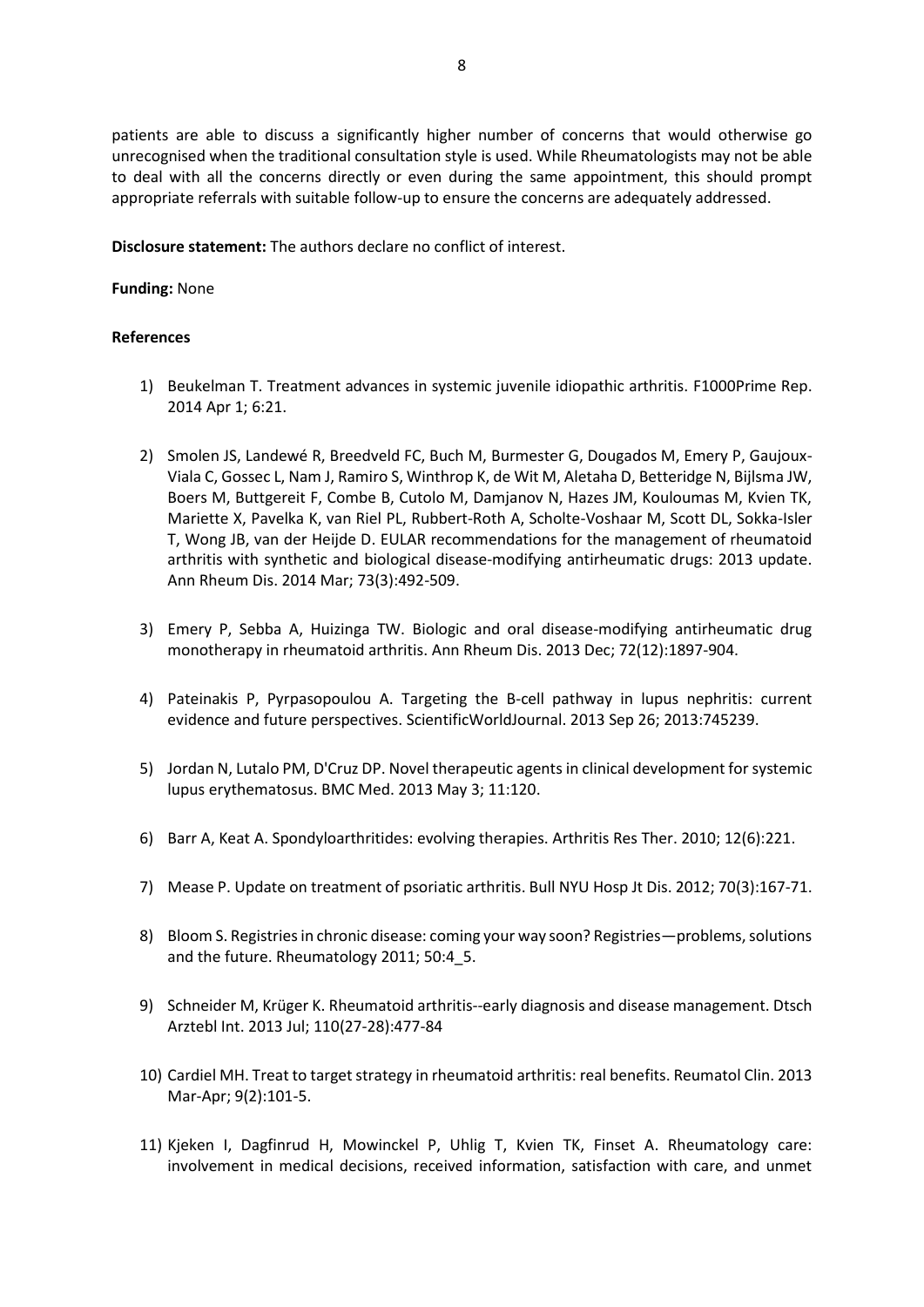health care needs in patients with rheumatoid arthritis and ankylosing spondylitis. Arthritis and Rheumatism 2006, 55(3): 394-401.

- 12) Gilworth G, Haigh R, Tennant A, Chamberlain MA, Harvey AR. Do rheumatologists recognise their patients' work-related problems? Rheumatology 2001, 40(11): 1206-10.
- 13) Hill J, Bird H, Thorpe R. Effects of rheumatoid arthritis on sexual activity and relationships. Rheumatology 2003, 42(2): 280-6.
- 14) Clowse MEB, Chakravarty E, Costenbader KH, Chambers C and Michaud K. 2012 Effects of Infertility, Pregnancy Loss, and Patient Concerns on Family Size of Women With Rheumatoid Arthritis and Systemic Lupus Erythematosus. Arthritis Care and Research 64(5) 668-674].
- 15) Rogers SN, El-Sheikha J, Lowe D. The development of a Patient Concerns Inventory (PCI) to help reveal patients concerns in the head and neck clinic. Oral Oncology 2009, 45: 555-561.
- 16) Rogers SN, Cleator AJ, Lowe D, Ghazali N. Identifying pain-related concerns in routine followup clinics following oral and oropharyngeal cancer. *World J Clin Oncol* 2012 August 10; 3(8): 116-125.
- 17) Ghazali N, Lowe D, Rogers SN. Enhanced patient reported outcome measurement suitable for head and neck cancer follow-up clinics. Head & Neck Oncology 2012, 4:32.
- 18) Ghazali N, Kanatas A, Scott B, Lowe D, Zuydam A, Rogers SN. Use of the Patient Concerns Inventory to identify speech and swallowing concerns following treatment for oral and oropharyngeal cancer[. J Laryngol](http://www.ncbi.nlm.nih.gov/pubmed/22698382) Otol. 2012 Aug; 126(8):800-8.
- 19) Ghazali N, Kanatas A, Langley DJ, Scott B, Lowe D, Rogers SN. Treatment referral before and after the introduction of the Liverpool Patients Concerns Inventory (PCI) into routine head and neck oncology outpatient clinics. [Support Care Cancer.](http://www.ncbi.nlm.nih.gov/pubmed/21725827) 2011 Nov; 19(11):1879-86.
- 20) Scott B, Ghazali N, Lowe D, Bekiroglu F, Rogers SN. The Patients Concerns Inventory in head and neck cancer: comparison between self-completed paper and touch screen versions in the clinic setting. [Eur J Oncol Nurs.](http://www.ncbi.nlm.nih.gov/pubmed/23732013) 2013 Dec; 17(6):863-9.
- 21) Kanatas A, Ghazali N, Lowe D, Rogers SN. The identification of mood and anxiety concerns using the patients concerns inventory following head and neck cancer[. Int J](http://www.ncbi.nlm.nih.gov/pubmed/22264641)  [Oral Maxillofac Surg.](http://www.ncbi.nlm.nih.gov/pubmed/22264641) 2012 Apr; 41(4):429-36.
- 22) Rogers SN, Scott B, Lowe D, Ozakinci G, Humphris GM. Fear of recurrence following head and neck cancer in the outpatient clinic. [Eur Arch Otorhinolaryngol.](http://www.ncbi.nlm.nih.gov/pubmed/20582704) 2010 Dec; 267(12):1943- 9.
- 23) Kanatas A, Ghazali N, Lowe D, Udberg M, Heseltine J, O'Mahony E, Rogers SN. Issues patients would like to discuss at their review consultation: variation by early and late stage oral, oropharyngeal and laryngeal subsites. [Eur Arch Otorhinolaryngol.](http://www.ncbi.nlm.nih.gov/pubmed/22743645) 2013 Mar; 270(3):1067-74.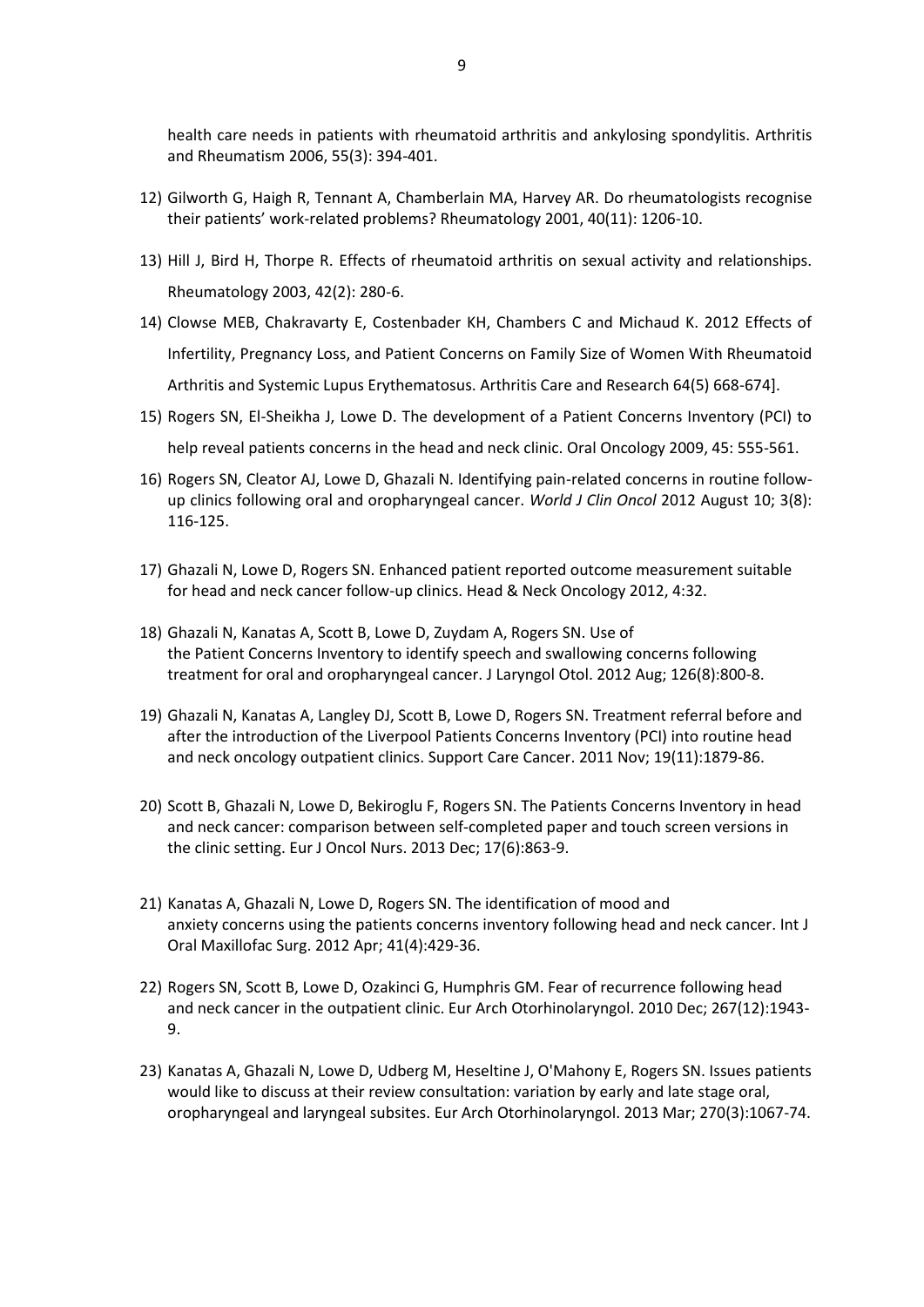- 24) Ghazali N, Roe B, Lowe D, Rogers SN. Uncovering patients' concerns in routine head and neck oncology follow up clinics: an exploratory study[. Br J Oral Maxillofac](http://www.ncbi.nlm.nih.gov/pubmed/22922097) Surg. 2013 Jun; 51(4):294-300.
- 25) Hatta JM, Doss JG, Rogers SN. The feasibility of using Patients Concerns Inventory (PCI) in managing Malaysian oral cancer patients. [Int J Oral Maxillofac Surg.](http://www.ncbi.nlm.nih.gov/pubmed/24074487) 2013 Sep 24. pii: S0901- 5027(13)01073-4.
- 26) Rooney AG, Netten A, McNamara S, Erridge S, Peoples S, Whittle I, Hacking B, Grant R. Assessment of a brain-tumour-specific Patient Concerns Inventory in the neuro-oncology clinic. [Support Care Cancer.](http://www.ncbi.nlm.nih.gov/pubmed/24292015) 2013 Nov 29. [Epub ahead of print].
- 27) Jiwa M, Ping-Delfos WC, Briffa K, Sherriff J, Merriman G, Nockolds J, Jardine L, Musiello T, Longman G. Developing a Self-Administered Questionnaire as a Guide to Consultations with Women Treated for Breast Cancer. International Journal of Family Medicine Volume 2011, Article ID 390692, 5 pages. doi:10.1155/2011/390692.
- 28) Linde L, Sørensen J, Ostergaard M, Hørslev-Petersen K, Hetland ML. Health-related quality of life: validity, reliability, and responsiveness of SF-36, 15D, EQ-5D [corrected] RAQoL, and HAQ in patients with rheumatoid arthritis. J [Rheumatol.](http://www.ncbi.nlm.nih.gov/pubmed/18484697) 2008 Aug; 35(8):1528-37.
- 29) Hernández Alava M1, Wailoo A, Wolfe F, Michaud K. The relationship between EQ-5D, HAQ and pain in patients with rheumatoid arthritis. Rheumatology 2013; 52:944\_950.
- 30) [Romero-Sánchez C,](http://www.ncbi.nlm.nih.gov/pubmed?term=Romero-S%C3%A1nchez%20C%5BAuthor%5D&cauthor=true&cauthor_uid=21249289) [Londoño J,](http://www.ncbi.nlm.nih.gov/pubmed?term=Londo%C3%B1o%20J%5BAuthor%5D&cauthor=true&cauthor_uid=21249289) [DE Avila J,](http://www.ncbi.nlm.nih.gov/pubmed?term=DE%20Avila%20J%5BAuthor%5D&cauthor=true&cauthor_uid=21249289) [Valle-Oñate R.](http://www.ncbi.nlm.nih.gov/pubmed?term=Valle-O%C3%B1ate%20R%5BAuthor%5D&cauthor=true&cauthor_uid=21249289) Biomarkers for spondyloarthropathies. State of the art. [Rev Med Chil.](http://www.ncbi.nlm.nih.gov/pubmed/?term=basdai) 2010 Sep; 138(9):1179-85.
- 31) Cunha-Miranda L, Costa L, Ribeiro JS. Near study: Needs and expectations in rheumatoid arthritis - Do we know our patients needs? *Acta Rheumatol Port.* 2010; 35(3): 314-23.
- 32) Kjeken I, Dagfinrud H, Mowinckel P, Uhlig T, Kvein TK, Finset A. Rheumatology care: Involvement in medical decisions, received information, satisfaction with care, and unmet health care needs in patients with rheumatoid arthritis and ankylosing spondylitis. *Arthritis Rheum* 2006; 55(3): 394-401.
- 33) Rome K, Chapman J, Williams AE, Gow P, Dalbeth N. Podiatry services for patients with arthritis: an unmet need. *N Z Med J.* 2010; 123(1310): 91-7.
- 34) Martin LJ, Griffith SM. High disease activity scores predict the need for additional health services in patients over 60 with rheumatoid arthritis. *Musculoskeletal Care* 2006; 4(1): 1-11.
- 35) Wikstrom I, Isacsson A, Jacobsson LTH. Leisure activities and rheumatoid arthritis: change after disease onset and associated factors. *Br J Occup Ther* 2001; 64: 87–92.
- 36) Fitzcharles MA, DaCosta D, Ware MA, Shir Y. Patient barriers to pain management may contribute to poor pain control in rheumatoid arthritis. *J Pain* 2009; 10(3): 300-5.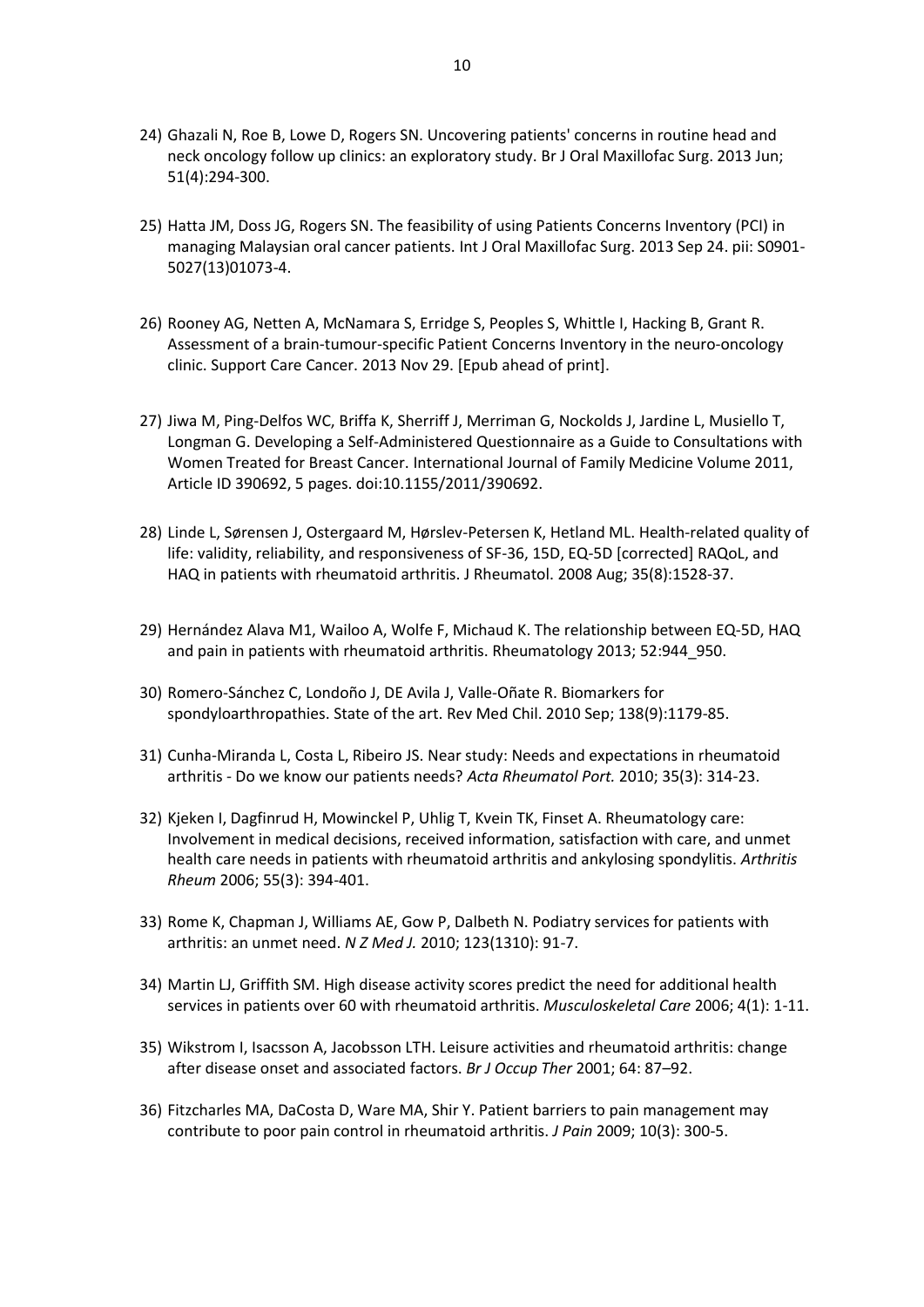- 37) Marshall NJ, Wilson G, Lapworth K, Kay LJ. Patients' perceptions of treatment with anti-TNF therapy for rheumatoid arthritis: a qualitative study. *Rheumatology* 2004; 43(8): 1034-8.
- 38) Monaghan SM, Sharpe L, Denton F, Levy J, Schrieber L, Sensky T. Relationship between appearance and psychological distress in rheumatic diseases. *Arthritis Rheum* 2007; 57(2): 303-9.
- 39) Kalyoncu U, Dougados M, Daures JP, Gossec L. Reporting of patient-reported outcomes in recent trials in rheumatoid arthritis: a systematic literature review. *Ann Rheum Dis.* 2009; 68(2): 183-90.
- 40) Ritchie, J & Spencer, L. (1994) Qualitative Data Analysis for Applied Policy Research. Cited in: Bryman, A & Burgess, RG. (1994) Analysing Qualitative Data. Routledge. London p 173-94.
- 41) Furber, C (2010) Framework analysis: A Method for Analysing Qualitative Data. African Journal of Midwifery and Women's Health. Apr-June. Vol 4. No. 2.
- 42) Royal College of General Practitioners. The Patient Satisfaction Questionnaire. http://www.rcgp-curriculum.org.uk/mrcgp/wpba/psq.aspx.
- 43) Kinnersley P1, Edwards A, Hood K, Cadbury N, Ryan R, Prout H, Owen D, Macbeth F, Butow P, Butler C. Interventions before consultations for helping patients address their information needs. Cochrane Database of Systematic Reviews (2007), Issue 3. Art. No: CD004565.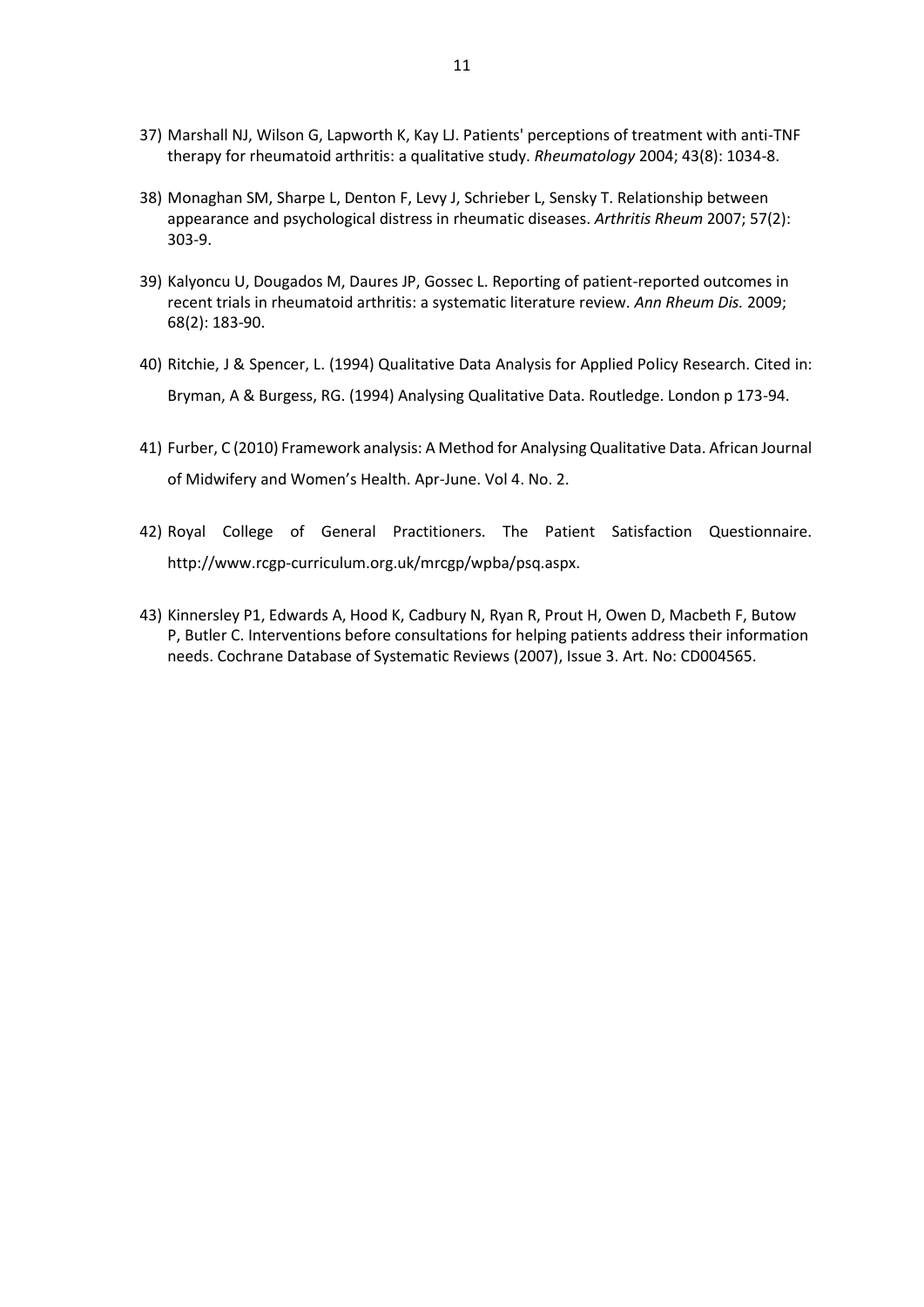|                                                     | Pre-PCI group (n=54)     | Post-PCI group (n=51)    |
|-----------------------------------------------------|--------------------------|--------------------------|
| Sex, male: female, n                                | 17:37                    | 11:40                    |
| Age, mean (SD), years                               | 53 (16)                  | 56 (16)                  |
| *Duration of illness, median (IQR), years           | $3(1-9)$                 | $10(2-13)$               |
|                                                     |                          |                          |
| Diagnosis (n)                                       |                          |                          |
| Rheumatoid arthritis                                | 19                       | 22                       |
| Not established                                     | 14                       | 6                        |
| Systemic sclerosis                                  | 1                        | 0                        |
| Polymyalgia rheumatica                              | 1                        | $\mathbf{1}$             |
| Stills disease                                      | $\mathbf{1}$             | $\mathbf{1}$             |
| Gout                                                | $\mathbf 2$              | $\Omega$                 |
| Unspecified inflammatory arthritis                  | 1                        | $\mathbf{1}$             |
| Ankylosing spondylitis                              | 1                        | $\mathbf 0$              |
| Granulomatosis with polyangiitis                    | 2                        | $\mathbf 0$              |
| Fibrodysplasia ossificares progressiva              | 1                        | 0                        |
| Sjogrens syndrome                                   | 2                        | $\overline{2}$           |
| Behcet's syndrome                                   | 1                        | 0                        |
| Osteoarthritis                                      | 1                        | $\overline{2}$           |
| Palindromic rheumatism                              | 1                        | $\mathbf 0$              |
| Psoriatic arthritis                                 | 1                        | 5                        |
| Fibromyalgia                                        | 1                        | 0                        |
| Pauci articular arthritis                           | 1                        | $\mathbf 0$              |
| *Systemic lupus erythematosus (SLE)                 | $\mathbf{1}$             | 8                        |
| Reactive arthritis                                  | $\mathbf{1}$             | $\mathbf 0$              |
| <b>Myositis</b>                                     | 1                        | 0                        |
| Seronegative spondyloarthritis                      | 0                        | $\mathbf{1}$             |
| Juvenile idiopathic arthritis (JIA)                 | $\mathbf 0$              | $\mathbf{1}$             |
| Inflammatory monoarthritis                          | $\mathbf 0$              | $\mathbf{1}$             |
|                                                     |                          |                          |
| *** Duration of consultation, median (IQR), minutes | 8 (5-14), n=51           | 15 (10-20), n=50         |
| HAQ scores, median (IQR), n                         | $0.44$ (0.13-0.97), n=40 | $0.88$ (0.56-1.00), n=33 |
| Referrals to other specialties, n                   | 2                        | 0                        |

**Table 1. Age, sex, duration of illness, diagnosis, duration of consultation, HAQ scores and onward referral for the two groups of patients before and after the introduction of the PCI.**

\*0.01≤ p<0.05, \*\*0.001≤ p<0.01, \*\*\*p<0.001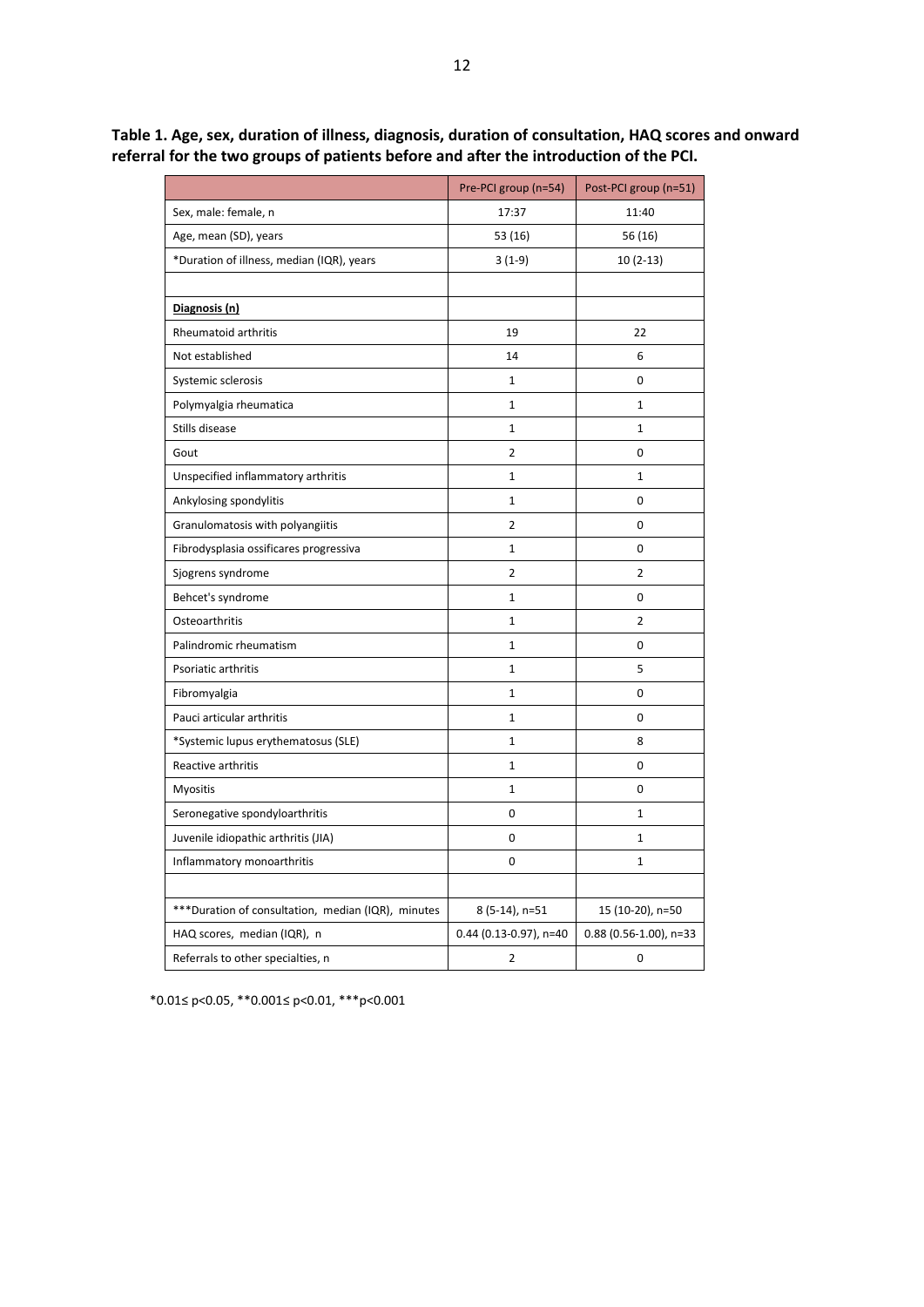|                          |                                                                                                | <b>Highlighted</b><br>Pre-PCI | <b>Highlighted</b><br><b>Post PCI</b> | P value** |
|--------------------------|------------------------------------------------------------------------------------------------|-------------------------------|---------------------------------------|-----------|
| <b>Domain</b>            | <b>Specific concern</b>                                                                        | $(n=50*)$                     | $(n=51)$                              |           |
| D1: Physical and         | Pain                                                                                           | 36                            | 34                                    | 0.67      |
| functional well-         | Joint stiffness                                                                                | 24                            | 34                                    | 0.07      |
| being                    | Swollen and tender joints                                                                      | 25                            | 28                                    | 0.69      |
|                          | Joint deformity                                                                                | 10                            | 14                                    | 0.48      |
|                          | Poor range of joint movement                                                                   | 11                            | 22                                    | 0.03      |
|                          | Poor mobility                                                                                  | 8                             | 26                                    | < 0.001   |
|                          | Poor hand function                                                                             | 9                             | 24                                    | 0.003     |
|                          | Poor sleep                                                                                     | 8                             | 33                                    | < 0.001   |
|                          | Lack of energy                                                                                 | 9                             | 32                                    | < 0.001   |
|                          | Total concerns                                                                                 | 140                           | 247                                   |           |
| D2: Treatment            | Disease progression                                                                            | 18                            | 21                                    | 0.68      |
| related concerns         | Treatment side effects                                                                         | 24                            | 15                                    | 0.07      |
|                          | Weight changes with treatment                                                                  | 4                             | 11                                    | 0.09      |
|                          | Drug interactions                                                                              | 9                             | 14                                    | 0.34      |
|                          | Treatment ineffective                                                                          | 10                            | 9                                     | 0.80      |
|                          | Surgery                                                                                        | $\overline{2}$                | 6                                     | 0.27      |
|                          | Continuity of care (seeing different doctors each time)                                        | 9                             | 8                                     | 0.80      |
|                          | Blood tests and other investigations you wanted to discuss                                     | 22                            | 21                                    | 0.84      |
|                          | Information on what to do in a flare-up situation                                              | 16                            | 16                                    | >0.99     |
|                          | Access to doctors/ nurses                                                                      | 9                             | 7                                     | 0.60      |
|                          | Total concerns                                                                                 | 123                           | 128                                   |           |
| D3: Social care          | Need assistance with activities of daily living                                                | $\mathbf{1}$                  | 8                                     | 0.03      |
| and well-being           | Difficulty with activities of daily living such as caring for self, dressing<br>and house work | 6                             | 15                                    | 0.05      |
|                          | Lack of medical, nursing and/or social support                                                 | 0                             | 3                                     | 0.24      |
|                          | What to avoid                                                                                  | 0                             | 6                                     | 0.03      |
|                          | Aids and adaptation/ occupational therapy                                                      | 2                             | 10                                    | 0.03      |
|                          | Finance                                                                                        | 0                             | 5                                     | 0.06      |
|                          | Hard to exercise                                                                               | 0                             | 16                                    | < 0.001   |
|                          | Problems with driving                                                                          | 0                             | 3                                     | 0.24      |
|                          | Work and employment                                                                            | 7                             | 4                                     | 0.36      |
|                          | Illegal drugs                                                                                  | 0                             | $\mathbf{1}$                          | >0.99     |
|                          | <b>Total concerns</b>                                                                          | 16                            | 71                                    |           |
| D4: Psychological,       | Anxiety/ depression                                                                            | 6                             | 13                                    | 0.13      |
| emotional and            | Enjoyment of life/ loss of social activities                                                   | 2                             | 12                                    | 0.008     |
| spiritual well-<br>being | Worry of the future                                                                            | 3                             | 9                                     | 0.12      |
|                          | Understanding my illness                                                                       | 24                            | $\mathbf{q}$                          | 0.001     |
|                          | Access to support group                                                                        | $\mathbf{1}$                  | 3                                     | 0.62      |
|                          | Sexual relationship                                                                            | 0                             | 5                                     | 0.06      |
|                          | Self-esteem                                                                                    | 9                             | 9                                     | >0.99     |
|                          | Difficulties with activities of interest such as gardening and other<br>activities             | 1                             | 8                                     | 0.03      |
|                          | Are you concerned about the accuracy of your diagnosis                                         | 10                            | 7                                     | 0.44      |
|                          | <b>Total concerns</b>                                                                          | 56                            | 75                                    |           |

**Table 2. Concerns discussed by patients, before and after the introduction of the PCI to the clinic setting**

\*Observational data were not available for 4 of the 54 pre-PCI patients

\*\*Fishers exact test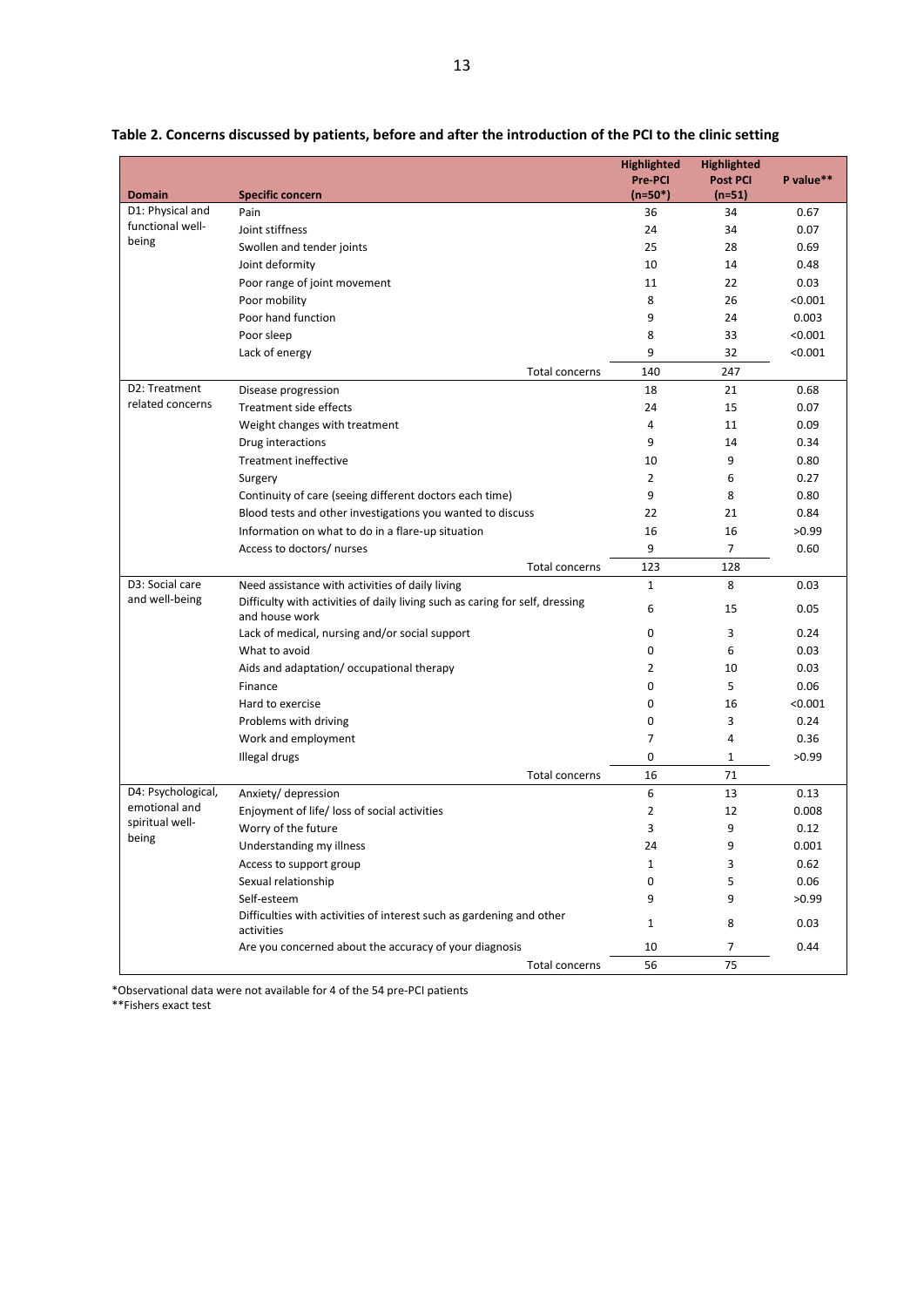| Table 3. Patient satisfaction *Mann-Whitney test |  |
|--------------------------------------------------|--|

| In your consultation today how good<br>was your doctor at:                                                                                                    |          | Poor to<br>Fair $(1)$ | Fair $(2)$               | Fair to<br>Good<br>(3)   | Good<br>(4)    | Very<br>Good<br>(5) | Excelle<br>nt(6) | Outsta<br>nding<br>(7) | Total<br>cases | P<br>Value* | Mean<br>score |
|---------------------------------------------------------------------------------------------------------------------------------------------------------------|----------|-----------------------|--------------------------|--------------------------|----------------|---------------------|------------------|------------------------|----------------|-------------|---------------|
| Q1: Making you feel at ease? (being friendly and<br>warm towards you, treating you with respect; not                                                          | Pre-PCI  | $\mathbf{1}$          | $\mathbf{1}$             | ÷.                       | 3              | 5                   | 16               | 24                     | 50             | 0.33        | 6.08          |
| cold or abrupt)                                                                                                                                               | Post-PCI | $\sim$                |                          |                          |                | 4                   | 20               | 26                     | 50             |             | 6.44          |
| Q2: Letting you tell "your" story? (giving you time to<br>fully describe your illness in your own words; not                                                  | Pre-PCI  | $\mathbf{1}$          | $\mathbf{1}$             | ÷.                       | 3              | 9                   | 14               | 23                     | 51             | 0.93        | 5.98          |
| interrupting or diverting you)                                                                                                                                | Post-PCI | $\overline{a}$        | ÷,                       | ÷.                       | 3              | $\overline{7}$      | 20               | 20                     | 50             |             | 6.14          |
| Q3: Really listening? (paying close attention to what<br>you were saying; not looking at the notes or the                                                     | Pre-PCI  | $\mathbf{1}$          | $\overline{2}$           | $\overline{\phantom{a}}$ | 3              | 9                   | 12               | 24                     | 51             | 0.60        | 5.92          |
| computer as you were talking)                                                                                                                                 | Post-PCI | $\mathbb{L}$          | $\overline{\phantom{a}}$ | ÷,                       | $\overline{2}$ | 8                   | 17               | 23                     | 50             |             | 6.22          |
| Q4: Being interested in you as a whole person?<br>(asking/knowing relevant details about your life,                                                           | Pre-PCI  | $\overline{2}$        | $\mathbf{1}$             | $\omega$                 | 5              | 6                   | 13               | 22                     | 49             | 0.31        | 5.84          |
| your situation; not treating you as "just a number")                                                                                                          | Post-PCI | $\overline{a}$        | ÷,                       | L.                       | 3              | 6                   | 16               | 25                     | 50             |             | 6.26          |
| Q5: Fully understanding your concerns?<br>(communicating that he/she had accurately                                                                           | Pre-PCI  | $\mathbf{1}$          | $\overline{2}$           | L.                       |                | 11                  | 15               | 22                     | 51             |             | 5.96          |
| understood your concerns; not overlooking or<br>dismissing anything)                                                                                          | Post-PCI | $\blacksquare$        | $\sim$                   |                          | 4              | 9                   | 12               | 25                     | 50             | 0.60        | 6.16          |
| Q6: Showing care and compassion? (seeming                                                                                                                     | Pre-PCI  | $\overline{2}$        | $\overline{\phantom{a}}$ |                          | 4              | $\overline{7}$      | 16               | 22                     | 51             | 0.44        | 5.94          |
| genuinely concerned, connecting with you on a<br>human level; not being indifferent or "detached")                                                            | Post-PCI | $\blacksquare$        | $\overline{\phantom{a}}$ | L,                       | $\mathbf{1}$   | 11                  | 13               | 25                     | 50             |             | 6.24          |
| Q7: Being positive? (having a positive approach and<br>a positive attitude; being honest but not negative                                                     | Pre-PCI  | $\mathbf{1}$          | $\mathbf{1}$             | L,                       | 5              | 8                   | 13               | 23                     | 51             | 0.40        | 5.92          |
| about your problems)                                                                                                                                          | Post-PCI | $\mathbb{L}$          | ÷,                       | $\mathbf{1}$             | $\mathbf{1}$   | 11                  | 11               | 26                     | 50             |             | 6.20          |
| Q8: Explaining things clearly? (fully answering your<br>questions, explaining clearly, giving you adequate                                                    | Pre-PCI  | $\blacksquare$        | $\mathbf{1}$             | $\mathbf{1}$             | 3              | 9                   | 14               | 23                     | 51             |             | 6.02          |
| information; not being vague)                                                                                                                                 | Post-PCI | $\blacksquare$        | ÷,                       | $\omega$                 | $\overline{2}$ | $\overline{7}$      | 20               | 21                     | 50             | 0.73        | 6.20          |
| Q9: Helping you to take control? (exploring with you                                                                                                          | Pre-PCI  | $\overline{2}$        | $\sim$                   | $\overline{\phantom{a}}$ | 5              | $\overline{7}$      | 14               | 22                     | 50             | 0.95        | 5.90          |
| what you can do to improve your health yourself;<br>encouraging rather than "lecturing" you)                                                                  | Post-PCI | $\sim$                | $\overline{\phantom{a}}$ | ÷.                       | 6              | 5                   | 19               | 20                     | 50             |             | 6.06          |
| Q10: Making a plan of action with you? (discussing<br>the options, involving you in decisions as much as<br>you want to be involved; not ignoring your views) | Pre-PCI  | $\sim$                | $\mathbf{1}$             | $\mathbf{1}$             | 3              | 6                   | 14               | 25                     | 50             | 0.83        | 6.12          |
|                                                                                                                                                               | Post-PCI | $\sim$                |                          | L,                       | 4              | $\overline{7}$      | 13               | 26                     | 50             |             | 6.22          |
| Q11: Overall, how would you rate your consultation                                                                                                            | Pre-PCI  | $\mathbf{1}$          | $\mathbf{1}$             | L,                       | $\overline{2}$ | 6                   | 13               | 28                     | 51             | 0.38        | 6.18          |
| with this doctor today?                                                                                                                                       | Post-PCI |                       |                          |                          | $\mathbf{1}$   | $\overline{7}$      | 11               | 32                     | 51             |             | 6.45          |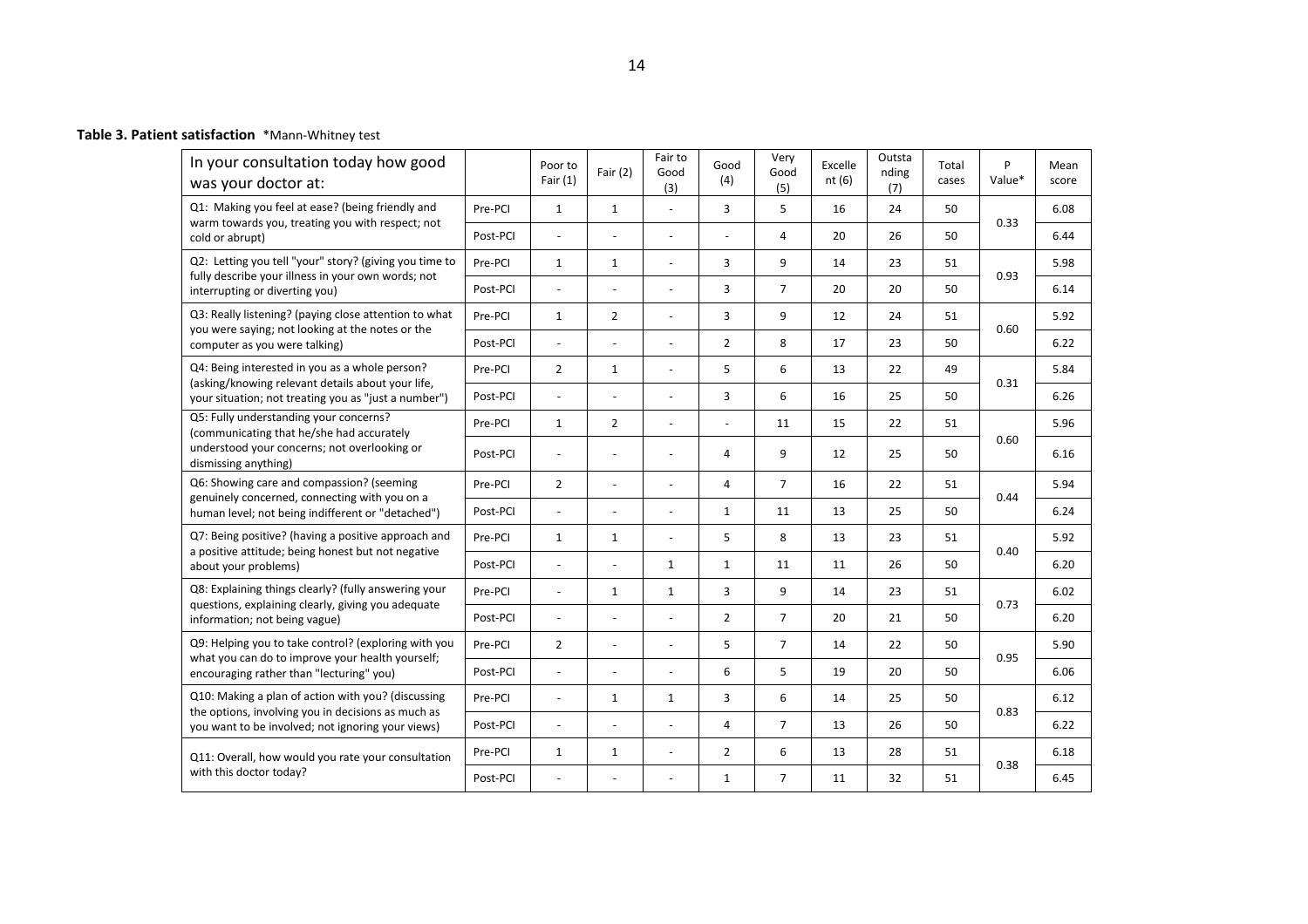Table 4. PCI concerns and patient satisfaction before and after the introduction of the PCI, stratifying for HAQ score.

| Table shows Mean (N) values                     |          |           |               |            |               |
|-------------------------------------------------|----------|-----------|---------------|------------|---------------|
| <b>PCI concerns</b>                             |          | HAQ <0.50 | HAQ 0.50-0.99 | HAQ 1.00+  | <b>HAQ NK</b> |
| Domain D1:                                      | Pre-PCI  | 2.35(20)  | 3.40(10)      | 3.10(10)   | 2.00(14)      |
| Physical and                                    |          |           |               |            |               |
| functional well-<br>being                       | Post-PCI | 2.20(5)   | 4.73 (15)     | 6.62(13)   | 4.39(18)      |
| Domain D2:<br><b>Treatment related</b>          | Pre-PCI  | 2.00(20)  | 1.70(10)      | 3.10(10)   | 2.50(14)      |
| concerns                                        | Post-PCI | 0.80(5)   | 2.53(15)      | 2.77(13)   | 2.78(18)      |
| Domain D3: Social                               | Pre-PCI  | 0.45(20)  | 0.10(10)      | 0.30(10)   | 0.21(14)      |
| care and well-being                             | Post-PCI | 0.60(5)   | 1.07(15)      | 1.46(13)   | 1.83(18)      |
| Domain D4:<br>Psychological,                    | Pre-PCI  | 1.05(20)  | 1.20(10)      | 1.10(10)   | 0.86(14)      |
| emotional and<br>spiritual well-being           | Post-PCI | 0.60(5)   | 1.40(15)      | 1.69(13)   | 1.61(18)      |
| <b>Total concerns</b>                           | Pre-PCI  | 5.85(20)  | 6.40(10)      | 7.60(10)   | 5.57(14)      |
|                                                 | Post-PCI | 4.20(5)   | 9.73(15)      | 12.54 (13) | 10.61 (18)    |
| <b>Patient satisfaction Questionnaire</b>       |          |           |               |            |               |
| Q1: Making you                                  | Pre-PCI  | 6.61(18)  | 6.00(8)       | 5.10(10)   | 6.14(14)      |
| feel at ease?                                   | Post-PCI | 6.60(5)   | 6.53(15)      | 6.42(12)   | 6.33(18)      |
| Q2: Letting you tell                            | Pre-PCI  | 6.47(19)  | 6.13(8)       | 5.10(10)   | 5.86(14)      |
| "your" story?                                   | Post-PCI | 6.20(5)   | 6.20(15)      | 6.25(12)   | 6.00(18)      |
| Q3: Really<br>listening?                        | Pre-PCI  | 6.47(19)  | 5.88(8)       | 5.10(10)   | 5.79(14)      |
|                                                 | Post-PCI | 6.00(5)   | 6.47 (15)     | 6.17(12)   | 6.11(18)      |
| Q4: Being                                       | Pre-PCI  | 6.33(18)  | 5.75(8)       | 5.00(9)    | 5.79(14)      |
| interested in you as<br>a whole person?         | Post-PCI | 6.20(5)   | 6.40(15)      | 6.17(12)   | 6.22(18)      |
| Q5: Fully                                       | Pre-PCI  | 6.42(19)  | 6.00(8)       | 5.20(10)   | 5.86(14)      |
| understanding your<br>concerns?                 | Post-PCI | 6.00(5)   | 6.47(15)      | 6.17(12)   | 5.94(18)      |
| Q6: Showing care                                | Pre-PCI  | 6.47(19)  | 5.75(8)       | 5.00(10)   | 6.00(14)      |
| and compassion?                                 | Post-PCI | 6.20(5)   | 6.53(15)      | 6.25(12)   | 6.00(18)      |
|                                                 | Pre-PCI  | 6.47(19)  | 5.75(8)       | 4.90 (10)  | 6.00(14)      |
| Q7: Being positive?                             | Post-PCI | 6.20(5)   | 6.60(15)      | 6.17(12)   | 5.89(18)      |
| Q8: Explaining                                  | Pre-PCI  | 6.47(19)  | 5.75(8)       | 5.20(10)   | 6.14(14)      |
| things clearly?                                 | Post-PCI | 6.00(5)   | 6.33(15)      | 6.25(12)   | 6.11(18)      |
| Q9: Helping you to                              | Pre-PCI  | 6.37(19)  | 5.75(8)       | 4.90(10)   | 6.08(14)      |
| take control?                                   | Post-PCI | 6.00(5)   | 6.20(15)      | 6.08(12)   | 5.94(18)      |
| Q10: Making a plan<br>of action with you?       | Pre-PCI  | 6.53 (19) | 6.00(8)       | 5.30(10)   | 6.23(14)      |
|                                                 | Post-PCI | 6.00(5)   | 6.40 (15)     | 6.08(12)   | 6.22(18)      |
| Q11: Overall, how<br>would you rate             | Pre-PCI  | 6.58(19)  | 6.38(8)       | 5.30(10)   | 6.14(14)      |
| your consultation<br>with this doctor<br>today? | Post-PCI | 6.60(5)   | 6.53(15)      | 6.23(12)   | 6.50(18)      |
| Mean score                                      | Pre-PCI  | 6.47(19)  | 5.92(8)       | 5.11(10)   | 5.99(14)      |
|                                                 | Post-PCI | 6.18(5)   | 6.42 (15)     | 6.20(12)   | 6.12(18)      |